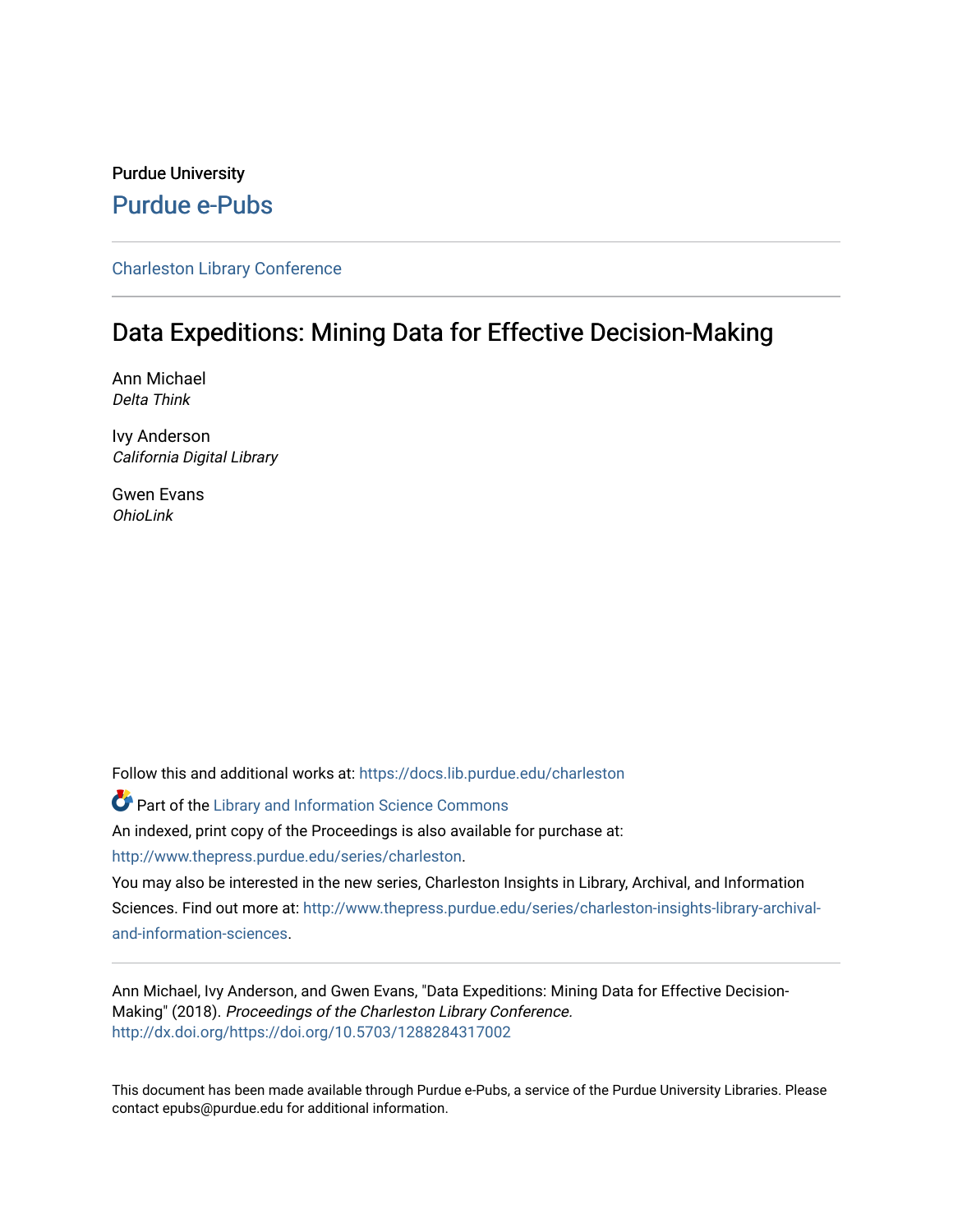## **Data Expeditions: Mining Data for Effective Decision-Making**

*Ann Michael, Delta Think Ivy Anderson, California Digital Library Gwen Evans, OhioLink*

*The following is a transcription of a live presentation that was given at the 2018 Charleston Conference on Wednesday, November 7, 2018.*

**Ann Okerson:** I've been asked to introduce the next session on "Data Expeditions: Mining Data for Effective Decision-Making," and I think it is actually a very good follow-on to what we learned from Annette Thomas. In this session we are going to hear from library experts about their scholarly publishing data hunting expeditions and the innovative ways in which they access and utilize deep data to inform their discussions and decisions and support their activities.

So, using data to inform decisions is a hot topic, but how is it actually done? And how can libraries and consortia find, manage, and leverage data in many of their activities, not just limited to publisher negotiations? So, in this session we are going to hear from several people who work hard in this area: Ivy Anderson from the California Digital Library talking about analysis that they do, not just for negotiating but for journal reviews and for publication analysis purposes as they transform from subscription to publishing support. Gwen Evans, the executive director of OhioLink, is going to present case studies on how OhioLink uses data to change their perspective on issues and find new ways to address them. The convener of this panel is Ann Michael, who is CEO of Delta Think, and she's going to introduce foundational tenets of using data to inform decisions, and she's going to moderate questions with the group, so I'm handing over to Ann, I would say "other Ann," but I think that's me.

**Ann Michael:** Thanks. Hi, and actually from a foundational tenet perspective, I really just want to put a couple of thoughts in your head to have you thinking about things as you are listening to Ivy and Gwen. And Ann mentioned one and the first thing is we talk about data to inform decisions, not data to make decisions or, you know, everyone talks about decisions that are driven by data, and I think it's really important that we understand that data is a tool and that it is a tool we need to use with skill and with sometimes a degree of finesse, so I hope you keep that in mind as you listen to the speakers. The other one, sorry, this is just a little too high, I'm too short. The other one is a concept that we hear all the time, which is not to let the perfect be the enemy of the good, and this is especially true in data. I've seen time and time again that in an effort to find the perfect data for something, this is something that dots every "i" and crosses every "t," we leave a whole lot of value on the table, value that comes from estimation and modeling the data we have, recognizing where it might be lacking and then compensating for that in other ways. So, again, thinking about that as a concept, that you work with the best that you have. There is a famous statistician, George Box, who says that "all models are wrong but some are useful," and I think that is a really good way to look at data in the sense that all models, no model is perfect. And then finally, one thing I think you're going to hear a lot of in what Ivy and Gwen have to talk about is data as an asset. Like any asset it requires time, it requires investment, it requires a special skill set, but also once it is made consumable as many other assets, it can be used by many people in an organization. So, with no further ado, we're going to start with Ivy and be thinking about your questions. We're going to leave time for questions at the end. Thanks.

**Ivy Anderson:** Thank you, Ann. So, just a little bit about the California Digital Library. I think many of you know CDL fairly well, but just to set the stage: the University of California is a 10-campus system; CDL is sometimes called the 11th university library. We were formed in 1997 to support digital library services for the entire University of California system, and we do work very much together as a system. We've had a mantra for many years (although it's gone in or out of favor at various times): "One University, One Library." And we try to make decisions collectively as a group in many of the areas that I'm going to talk about today.

So, I'm going to talk about two primary use cases for some of the work that we're doing with data. One is journal value analysis and decision support for journal cancellation and retention decisions; and then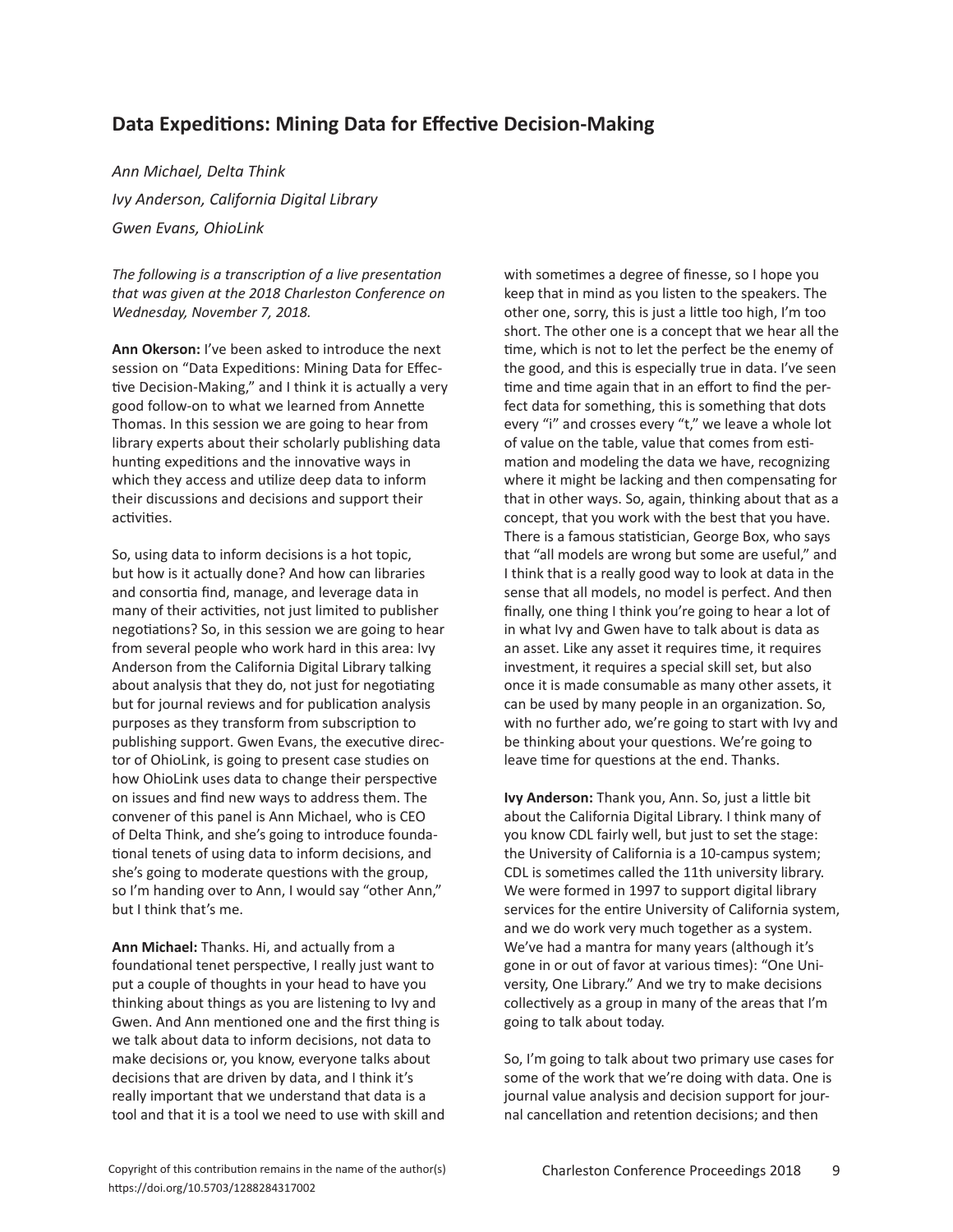the other set of use cases that I'll talk about is some of the newer work we're doing around open access modeling and transformation. The University of California system is very focused now on open access transformation, and we're doing a lot of data analysis to support our work in that area.

First, let me talk about our journal value analysis. A number of years ago, we turned our attention to how we might apply a more rigorous approach to our decision-making for journals and journal packages. Journal packages are a very significant part of our collective licensing activity at the University of California. We've often over the years deployed groups of librarians across the system to make decisions about which titles to retain collectively in a given journal package as well as which titles to cancel; the libraries spent years trying to determine whether there is a core set of journals that we should be licensing together as a system. But in reality, a lot of subjectivity is applied to those kinds of decisions. While we assembled numerous data points such as usage, cost per use, impact factors, and so forth, these were all treated as individual data points; we'd hand our librarians a big spreadsheet and say "Okay, have at it and then tell us what we should keep and what we should retain." When it came to journal packages as a whole, we generally had no way of relating the value of one package to the other; each negotiation was its own de novo activity.

So, a number of years ago we decided to take a more holistic approach to evaluating our journal packages and titles. To do that, we developed a more comprehensive metric that didn't just look at usage, which, while it is a very important measure—and COUNTER has done a lot of important work to try to normalize and standardize the way usage data is counted there are still many factors that distort usage data and make it problematic as a sole measure of value; and we also wanted to find a better way to bring a variety of indicators together. So, we developed an algorithm that looks at journal value from three different perspectives:

- 1. We evaluate journals from the perspective of *Utility*, by which we mean both usage and also the citation behavior of our users how often are our faculty and authors citing work in different journals?
- 2. We also look at *Quality* measures such as impact factor and Source Normalized Impact per Paper, or SNIP.

3. And finally, we look at *Cost-Effectiveness* measures—specifically, cost per use and cost per citation.

Then we roll up that data according to an algorithm that we've developed and apply it to every journal that we license across a range of 160 or so subject disciplines, to develop a broader picture of the value of each journal across our entire licensed portfolio.

This produces graphics like the one on this slide, which depicts the overall value of each journal package that we license based on the value of the specific journals within that package. Each journal is assigned a numerical score, and then we group these scores according to a range of values from high to low. This scoring helps us decide what journal packages we should target for value improvement or for potential cancellation, vs. which are already providing strong value. The pie charts that you see on this slide show that within any package there is a distribution of high-value vs. low-value titles; you can see that on the left-hand side of the chart, the packages that are of higher overall value have a large number of journals with very high value, whereas the lower value packages on the right contain many more journals in the lower value tiers. So this data allows us to evaluate our journal holdings both at the package level and at the individual journal level.

We can look at this data from a variety of graphical perspectives. So, here you're seeing a chart that shows the value of a given publisher's journals across a range of disciplines. The orange line depicts the value of that publisher's journals in each discipline compared to the average value of all of the journals we license in each of those disciplines, which is depicted by the gray line. What you see here is that for this particular publisher, while their journals in some disciplines provide better than average value to our community, most of their journals are below the norm in terms of value; and this gives us a basis for negotiation with a publisher in terms of how to improve the financial value of the package, and/or in terms of title-level cancellations.

Data at the journal level is very useful for things like title swapping when journals transfer in and out of packages. Having a numerical score for each journal allows us to rank journals within a given discipline, and this helps with decision-making. Decisions are still made by our librarians, so we are not using this data mechanistically, but we're using it as sort of a "first cut." As Ann said, it is data to inform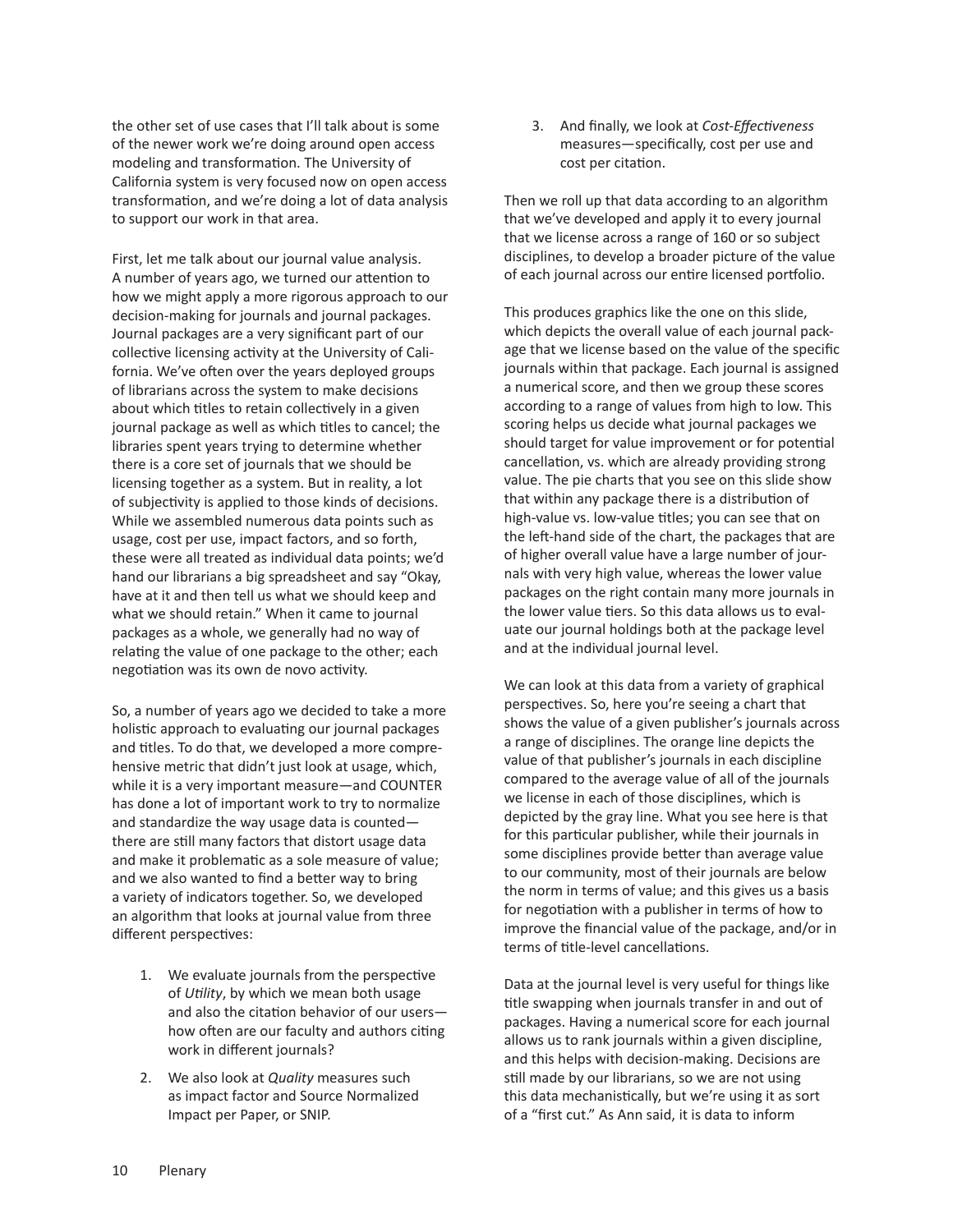decision-making, giving us a more holistic and objective picture of journal value across our packages.

We've also done some regression analysis recently to establish pricing targets for journal packages when these measures suggested that the package value was out of whack. So, we have done some analysis to correlate, for example, the pricing of our packages with a variety of quality measures; where we've been able to identify a correlation, we've used that to establish a pricing target. This chart gives you a depiction of those results: you can see that there is a band where most of our packages cluster in terms of a correlation between quality measures and pricing, with some packages that provide better value on the lower left and others that provide poorer value where the pricing is actually higher than our correlations say it ought to be; and we've been able to talk with publishers about how to bring the pricing more in line to produce a better correlation of value with pricing.

I also want to say thank you to those publishers in the room today who have worked with us in these areas; because we have worked with a number of you on ways to improve value, and in many cases these discussions have helped us to find ways together to retain journals in our licenses.

I'd like to move now to our OA transformation activities, which is an area that we're really excited about these days. I don't know how well you can read text on the slide, because I can't actually see it myself from here—but in these analyses, we're trying to look at our publishing output from a variety of perspectives. Something that is very important to the UC system right now is to better understand how we might move the subscription system toward open access; and in order to do that, you really have to understand the publishing behavior of your own community in a very deep way in order to understand the financial impact of supporting open access rather than supporting subscriptions. And so we've been doing a lot of analysis to understand the University of California's publishing output according to a variety of attributes. What is our corresponding authorship rate? How much of the research that's published at UC is grant funded? And what does this tell us about how we might be able to financially support the publishing output of our institution?

We're also looking at open access pricing measures. We've analyzed a lot of data in order to correlate our publishing output to publisher APCs; for example, to determine what articles are already being published

open access to what we're spending for those articles on top of our subscription licenses. This is a hard problem for our libraries; we often don't know what our institutions are spending outside of our libraries for open access. To figure that out, we've mapped our publishing output to Unpaywall data, which can tell us which articles are published as Gold open access (in both Gold and hybrid journals), and we then mapped that back to publisher APCs in order to estimate what we're spending for open access on top of our licenses.

I won't spend a lot more time on this, except to say that it's one of the newer areas that we are working in and we're really doing some interesting work here. For example, this is a picture of how University of California publishing output is distributed across a range of publishers: 80% of our publication output is with just 25 publishers. This gives us a good sense of the publishers we need to target for open access transformation. We've pulled this data into a modeling tool—I'm assuming you can't read this very well, or if you can you probably can't tell what it means because it's very hard to explain in a single slide but this is just a little teaser to give you an idea of how we're trying to bring a variety of data to bear to model open access transition scenarios. By compiling information about publication output, the cost of APCs for various journals, the number of articles resulting from grant-funded work, and so forth, we can model scenarios that allow us to input variables such as level of APC discount, level of grant-funded support, and so on, to model what a flipped world might look like from a financial perspective. We're continuing to improve on these modeling tools as we work with them, and we're very interested in trying to help the broader community to undertake this kind of analysis as well. We've been talking with a number of other institutions and libraries about how we might transfer the knowledge that we're developing in this area and make this a more generalizable tool for the community. This is an area that we are very interested in right now, and I would be happy to talk with folks about it later on.

**Ann Michael:** Thanks, Ivy. Now let's move on to Gwen and then we will have some time for questions.

**Gwen Evans:** Good morning. I am Gwen Evans, executive director of OhioLink, and I'm here to talk about viewing data differently, and I'll present two very different data problems, one highly static and one very dynamic, and how the lens through which you view them makes all the difference.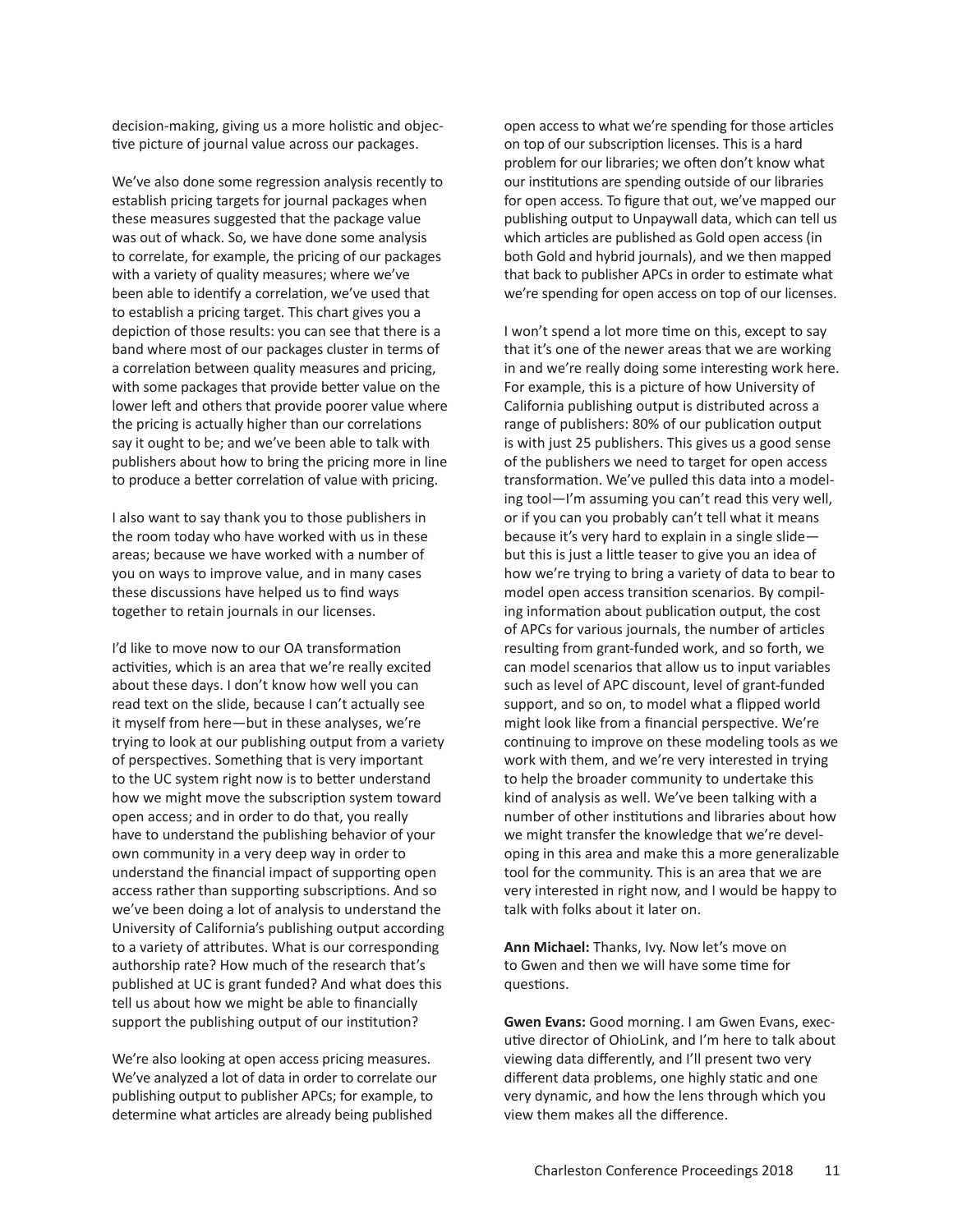Our organization, again like Ivy's, is a membership organization. We are a state agency of 90 institutions, and that includes all public higher education institutions in Ohio as well as almost all independent colleges and universities of any size, the State Library of Ohio, and special focus institutions both large and small. Having such a diverse range of institutions creates a variety of data challenges in itself as the meaning and meaningfulness of data varies widely across the membership, and I just want to emphasize again we don't at OhioLink make the decisions. We help our membership make the collective decisions that work for them.

So, this is just a brief, a partial, it's not brief, it's a partial list of our services to give you some idea of the scale, and the two that relate to my examples are we run a print sharing and delivery network with a Central Union Catalog, and we help administer five regional high-density storage facilities for low-use print. We negotiate and contract for approximately \$30 million annually in shared digital content and do a lot of collection budget and financial analysis across our 118 libraries. In our latest initiative, addressing textbook affordability, we negotiated statewide pricing agreements with the major commercial textbook publishers, so a huge part of our core competency and value as an organization therefore deals with managing data at scale, metadata ingest, data normalization, usage analysis, financial and budget information, as well as the very important issue of presentation and visualization of complex data in order to explain what is happening both to subject matter experts and to lay audiences.

So, my first example is drawn from a very traditional library endeavor, managing print holdings in limited space. So, we coordinate five regional depositories, which collectively hold over 8.5 million low-use circulating monographic and serial volumes. Each depository stores the materials in a Harvard-style high-density storage facility, 40-foot-tall stacks, shelved by size, retrieved manually using a modified forklift. They are full to all intents and purposes. These were never designed to be last copy repositories. They were designed and filled as extensions of each individual depositing library, just cooperatively managed and shared, thus there was no attempt to de-duplicate on ingest of the materials. A 2013 OCLC research study estimated that of the system-wide print holdings of our depositories, 75% of the titles are duplicated in more than 99 World Cat Libraries.

So, the budget for operating and maintaining these facilities comes directly from the Ohio Department

of Higher Education. With the aging of the facilities, the reduction in demand for print, and the high rate of duplication, the cost per retrieval is increasing at an alarming rate, and make no mistake, in a state agency environment these sorts of data and cost calculations are absolutely asked for when we justify our budget requests. So, our dilemma is how to make the space more valuable instead of presiding over ever decreasing use at an ever higher cost under the scrutiny of frugally minded state administrators.

So, the de-duplication of Harvard style—it's not really cost-effective to de-duplicate, as many experts have pointed out, so the obvious solution is to recoup space to be refilled in a more effective manner. However, removing an item because it is a duplicate leaves a gap in a fixed order and in order to recoup this space every weeded item automatically invokes touching many other items both physically and within the database. So, what to do? Instead of focusing on de-duplication, which we've been talking about for years, OhioLink and Ohio University, which runs one of the depositories, decided to redefine the problem using the same data. So, we use a change of perspective. What is the minimum set we actually have to touch to recoup space? But the focus is de-duplication in the depository monographs. That's more than 4 million items. If the focus is uniqueness, that's a mere 500,000 items and that changes your risk profile, because of changes over time, Mark standards, local cataloging policies, lack of controlled vocabulary, especially at the volume level, there is uncertainty in the dataset. This messiness in catalog data leads to a false positive identification as "unique" if you're focusing on uniqueness but that errs on the side of preservation of the scholarly record to our benefit. At this scale it's unnecessary to worry about duplicates that are inadvertently kept as unique. A focus on de-duplication, on the other hand, requires management of the risk of inadvertently discarding unique items, which is much more of a dire risk with much more work and double-checking involved for many more items.

So, OhioLink and Ohio University, which manages the Southeast Regional Depository, wrote a joint grant proposal to test the idea of compressing an entire depository by focusing on uniqueness instead of duplicates. OhioLink staff unsuccessfully tested the concept of using the OhioLink Union Catalog to identify unique monographs, but we don't have the resources in terms of people or software to compare it and identify titles at this level. However, OCLC's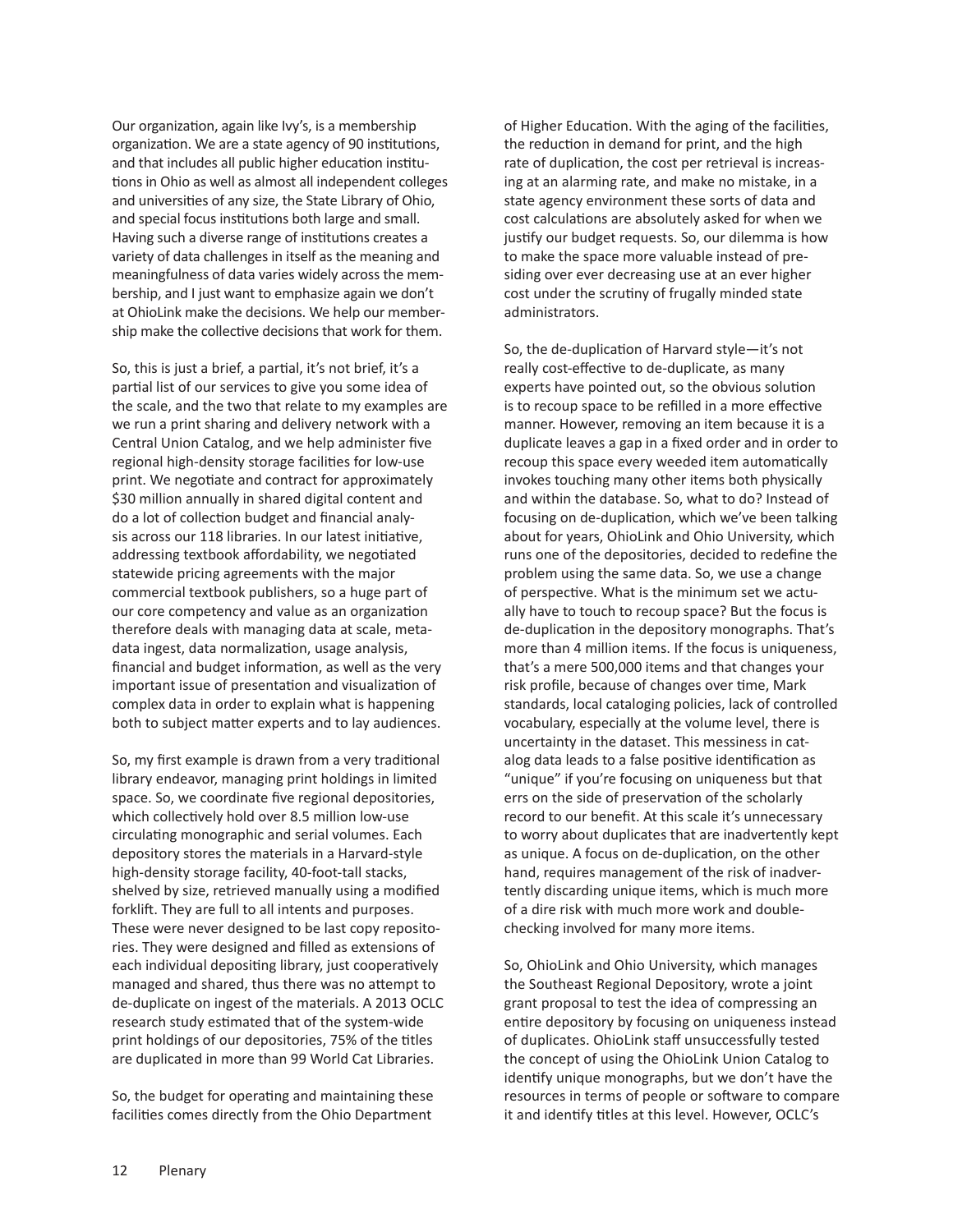sustainable collection services, on the other hand, did have the capacity to provide data analysis at that level. So, OU, with the help of the GreenGlass tool from SDS, eventually identified 60,000 unique items, monographic items in the depository. These were moved out either to the main library or to at least storage facilities. The next step will be to identify and remove unique serials, which will be a different data challenge. Are you asking yourself, "But you still have to touch all those duplicates?" But how we touch them has implications for cost and time. At a certain point what remains in the building after unique items are removed will be discarded en masse. OU's experiment and focusing on uniqueness instead of duplication may show us a potential way forward for some of our depositories to either recoup depository space in a single depository or by sunsetting some of the depositories by relocating unique items into the others. So, our newest data problem revolves around OhioLink's negotiations at a statewide scale with commercial textbook publishers. This is very unfamiliar ground for us and our biggest challenges were data challenges, both at the beginning of the process and now.

Initially, we took the standard consortial negotiating approach, which is find out what everyone is already using and define that as the target collection. The last thing you want with textbooks is to acquire content that might be assigned. That's simply not how faculty work. You really need to know what is already in use. Our parent agency collects massive amounts of data from the public institutions already, and it seemed as though we could just ask them to send that with the other data. But it turned out that institutions can't even get their own data about textbook assignments in an easily analyzed aggregate form. Faculty create the desired metadata about textbooks in proprietary interfaces owned by bookstores in highly decentralized processes. Often bookstores don't have to provide that data to their own institutions because it is considered competitive business information. That data is almost never exposed in an easily collected online format for similar reasons. So, even if some of our institutions could and would supply that information, trying to get it for more than 30 separate campuses from the publics would pose severe challenges in timeliness, data normalization, and even figuring out who to ask for the data. What students actually would pay, of course, is a completely different data problem and incredibly dynamic. We have no way to know what they're paying when they are independent buyers on the open market. What are they paying at their

campus bookstore for new print? What are they paying used from Chegg? What are they paying as a digital rental from Amazon? So, we eventually just define the collection as everything from the major textbook publishers: Wiley, McGraw-Hill Education, Macmillan, Sage, Pearson, and Cengage. Our inability to get and manage the kind of data we were used to crunching and learning instead to live with the data we could get influenced the model and agreements we eventually settled on.

Our second biggest challenge was and is making sure that the prices we negotiate are advantageous to students, but, given that retail markup at campus bookstores is variable and there's a national online market that students use, we needed data analysis tools that just weren't in the library toolkit. So, in order to monitor our pricing, we are simulating being a college bookstore in order to gather business intel. We're using a product called Verba Connect, which bookstores actually use to make sure that their pricing is competitive on the market. We're not selling content, but we do have an OhioLink price that we want to ensure is competitive with other readily available sources of textbooks, and I want to emphasize we've been using this for about three weeks, so we're still figuring out what the limits and capabilities are, and we are using it in a way that it was not designed to be used, so analyzing aggregate publisher data, which we are interested in but bookstores are not interested in, will require some hacks that we will have to do in-house, but you can see here and there that we can check our prices against the major online textbook market prices in a variety of formats.

This tree map of our prices versus market prices exposed one of our most dynamic aspects of this data. Cooler, bluer tones, which cluster in the lower right, indicate that the OhioLink price is beating the online market. Warmer tones, which cluster in the top left, indicate we did not do a very good job of negotiating. When I first saw this tree map, I was like "Get me the phone! I have to have some words with the publishers." However, Verba pointed out that right now we're in the middle of the academic semester, and this is the price online in national markets, probably the lowest it will be during the academic cycle. About two weeks before the semester begins demand starts spiking and so will prices, and if you don't think Amazon in particular doesn't indulge in surge pricing, think again. So, now we have a data scheduling protocol to follow in order to analyze if our deals are actually competitive or not.